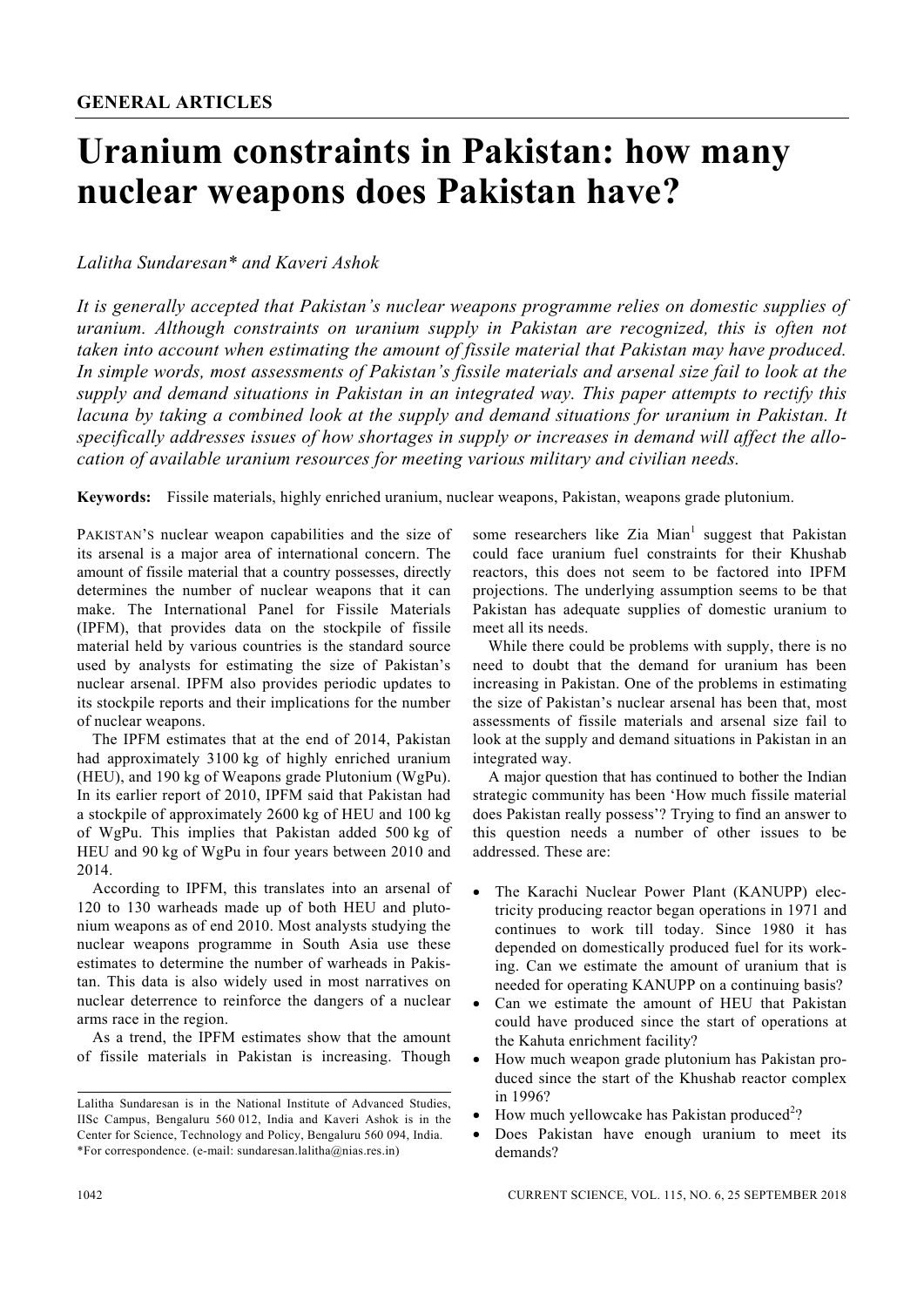The purpose of this study is to find an answer to each of these questions and then make an assessment of Pakistan's nuclear arsenal. The analysis presented here is based on publicly available information on Pakistan, together with a few assumptions. All our estimates are based on yellowcake  $(U_3O_8)$  requirements.

#### **Estimating demand**

There are three major facilities in Pakistan that need to be fed with domestically produced yellowcake. These are the KANUPP civilian reactor, the enrichment facility at Kahuta and the plutonium production reactors at the Khushab complex. While the KANUPP reactor is under safeguards, the Kahuta complex and the Khushab reactors are outside the purview of safeguards.

 The enrichment facility in Kahuta started operations in 1984. There is a lot of uncertainty about the number and type of centrifuges housed within this facility. Some assumptions are therefore needed for estimating the demand. Though Pakistan probably has more than one enrichment facility, we will only consider the major facility at Kahuta. Additional enrichment facilities would only mean that the demand for yellowcake would increase. Our demand estimates are in that sense quite conservative and the actual demand may be even higher.

 The Khushab complex has four plutonium reactors referred to as K1, K2, K3 and K4. All of them are identical. K1 began operations in 1996, K2 in 2010, K3 in 2013 and K4 in 2015.

#### **KANUPP reactor demand**

Pakistan began construction of its first Nuclear Power Plant (NPP), KANUPP, in 1966 at Karachi. The plant was connected to the national grid on 18 October 1971. KANUPP, a Canadian Deuterium Uranium (CANDU) design reactor of 137 MW was constructed by Canadian General Electric (CGE) under a turnkey contract.

 After India's first nuclear test of 1974, Canada withdrew support and cut off fuel supplies to KANUPP in 1976. The Pakistan Atomic Energy Commission (PAEC) then undertook the manufacture of some spares and fuel rods on an emergency basis. KANUPP has been using domestic fuel since 1980. Though KANUPP uses indigenously developed fuel elements, it continues to operate under International Atomic Energy Agency (IAEA) safeguards<sup>3</sup>.

 There are different ways of estimating the amount of fuel required for a nuclear reactor of the KANUPP type. Ideally if we know the total number of fuel bundles loaded in the reactor, then a straightforward estimate of the fuel could be obtained. This is rarely available. If we knew the effective full power days of operation, then an estimate of the fuel required could be obtained assuming other reactor characteristics. Another standard method of calculating the fuel required is based on the installed electric capacity, the number of days of operation, thermal efficiency and the burn-up rate<sup>4</sup>.

 The fuel needed for KANUPP reactor depends on reactor power, the capacity factor and the fuel burn-up. The KANUPP reactor is designed for a high burn-up (average 7500 MWt.d/ton) with the fuel staying in the reactor for more than a year. It is possible to estimate the fuel required for such a reactor by assuming the burn-up, the thermal efficiency, the number of days of operation and the cumulative generation of thermal energy that is available from the IAEA data<sup>5</sup>.

 The effective full power years (EFPY) of KANUPP by end 2002 amounted to only 10.8 according to PakAtom, a Newsletter of PAEC put out in January–February 2003. This would mean that KANUPP on an average operated for only 150 days in a year. Hence for our purpose, we calculate the fuel requirement for 150 days.

Using the Power Reactor Information System  $(PRIS)^6$ data base, we estimate that the total amount of yellowcake required to fuel KANUPP for the period 1980–2014 is 805 tonnes. This is based on an average of 150 operating days in a year.

#### **Demand by Kahuta enrichment plant**

The primary Pakistani fissile-material production facility is located at Kahuta. It uses gas centrifuge enrichment technology to produce HEU. This facility started operating in 1984. The amount of feed required for an enrichment plant will depend on the Separative Work Unit (SWU) available, the type of centrifuges used, the percentage of enrichment desired, and the percentage of tailings. For Pakistan many of these characteristics are unknown. Yet, estimates of the cumulative amount of HEU are available in open source literature. One of the IPFM reports estimates that Pakistan could have produced 1750 kg of HEU over a period of thirty years. This is equivalent to producing 58 kg of HEU annually. By assuming different SWU values and different tailings percentages, the feed required to produce 58 kg of HEU annually<sup>7</sup> can be calculated. Table 1 shows the possible scenarios.

 From Table 1, we can see that an amount of 58 kg of HEU can be obtained with a capacity of 13,000 SWU at 0.2% tails, or with a capacity of 11,000 SWU at 0.3% tails or with a capacity of 9000 SWU at 0.5% tails. The corresponding feed for these cases will be 10, 12 and 25 tonnes respectively. For our calculations, we assume a HEU product with a 0.3% tails. A capacity of 11,000 SWU with a tailing fraction of 0.3% will produce about 57 kg of HEU. The uranium feed required for achieving this is 12.4 tonnes. This is equivalent to a feed of 15.5 tonnes of yellowcake annually. On this basis the yellowcake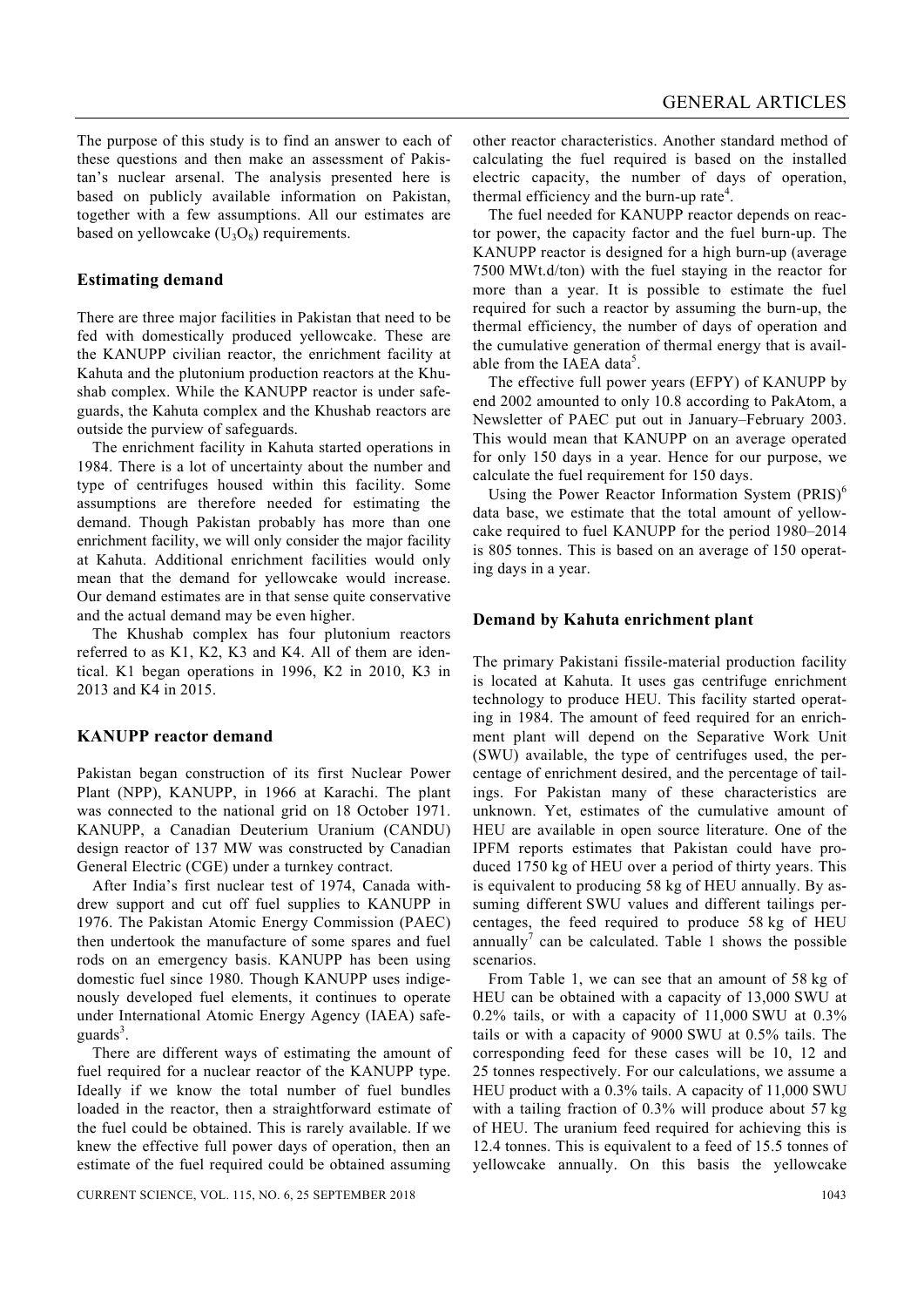| <b>Table 1.</b> Feed–product from an enrichment plant for different SWU |               |              |               |              |               |              |  |  |  |  |
|-------------------------------------------------------------------------|---------------|--------------|---------------|--------------|---------------|--------------|--|--|--|--|
|                                                                         | $0.2\%$ Tails |              | $0.3\%$ Tails |              | $0.5\%$ Tails |              |  |  |  |  |
| $SWU$ (kg)                                                              | Feed (tonnes) | Product (kg) | Feed (tonnes) | Product (kg) | Feed (tonnes) | Product (kg) |  |  |  |  |
| 9000                                                                    | 7.0           | 39.6         | 10.2          | 46.6         | 24.8          | 58.4         |  |  |  |  |
| 10,000                                                                  | 7.7           | 44.0         | 11.3          | 51.8         | 27.5          | 64.9         |  |  |  |  |
| 11,000                                                                  | 8.5           | 48.4         | 12.4          | 57.0         | 30.3          | 71.4         |  |  |  |  |
| 12,000                                                                  | 9.3           | 52.8         | 13.6          | 62.2         | 33.0          | 77.9         |  |  |  |  |
| 13,000                                                                  | 10.1          | 57.2         | 14.7          | 67.4         | 35.8          | 84.3         |  |  |  |  |

**Table 2.** Estimated annual yellowcake demand in Pakistan

| Facility      | Period        | Annual demand<br>(tonnes) | Cumulative demand<br>(tonnes) | Assumptions                                                             |
|---------------|---------------|---------------------------|-------------------------------|-------------------------------------------------------------------------|
| <b>KANUPP</b> | 1980-2014     | 23.0                      | 805                           | 7500 MWd/T burn up, 150 days operation, 30% efficiency                  |
| Kahuta        | 1984-2014     | 15.5                      | 481                           | SWU – 11000 kg/ year, 0.3% tailings, product HEU 57 kg average per year |
| Khushab 1     | 1996-2014     | 23.0                      | 437                           | Capacity 50 MWt, burn up 1 MWd/kg, 100% reactor availability            |
| Khushab 2     | $2010 - 2014$ | 23.0                      | 115                           | Capacity 50 MWt, burn up 1 MWd/kg, 100% reactor availability            |
| Khushab 3     | 2013-2014     | 23.0                      | 46                            | Capacity 50 MWt, burn up 1 MWd/kg, 100% reactor availability            |
| Total         | 1980-2014     |                           | 1884                          | Total demand – civilian and military uses                               |

demand for enrichment purposes works out to be 481 tonnes for the period 1984–2014.

#### **Demand from the Khushab plutonium production reactors**

Khushab reactors also rely exclusively on domestic natural uranium. They are heavy water natural uranium reactors with a capacity of approximately 50 MWt. Since they are dedicated reactors for producing plutonium, they will operate with a low burn-up of 1000 MWd/T (ref. 8). Our estimate for this burn-up and the rated power capacity is that each Khushab reactor will need 18.25 tonnes of natural uranium or about 23 tonnes of yellowcake per year assuming a reactor availability of 100%. Pakistan started the first Khushab reactor in 1996. The second came up in 2010, the third in 2013 and the fourth in 2015. All the four reactors are identical. Therefore the feed requirements are expected to be the same. For the period 1996– 2014 this translates into 26 reactor years of operations. Assuming that each reactor is fuelled once a year, Pakistan required 598 tonnes of yellowcake for operating these reactors till 2014.

#### **Overall demand**

The total demand for yellowcake in Pakistan to operate these three facilities till the end of 2014 thus works out to be 1884 tonnes. The demand scenario is summarized in Table 2.

#### **Uranium supply in Pakistan**

Assuming an uranium ore grade of 0.05% and a milling capacity of 300 tonnes of ore per day in Dera Ghazi Khan, we estimate that Pakistan could have produced 54 tonnes of yellowcake annually during the period 1980–2005. This is probably the maximum amount of yellowcake that Pakistan could have produced. Actual production may be less, because ore grades of Pakistan uranium deposits are likely to be even lower than what we have assumed.

 Although the Bagalchur mine closed in 2000, we expect that the mill would have processed the ores for another five years. On this basis one would expect Pakistan to have a cumulative supply of 1405 tonnes of yellowcake<sup>9</sup> from the Bagalchur mine.

 Pakistan also procured 110 tonnes of yellowcake from Niger in the seventies and produces some yellowcake from the three ISL mines<sup>10</sup> located at Qabul Khel, Nangar Nai and Taunsa. Adding all these together, the cumulative (total) amount of yellowcake available in Pakistan till 2014 has been estimated to be 1584 tonnes.

#### **Matching supply and demand (1980–2014)**

Assuming that KANUPP operated for 150 days a year on an average, the total (cumulative) demand for yellowcake in Pakistan to feed the three facilities mentioned above is 1884 tonnes. As against this demand, Pakistan would have produced 1584 tonnes of yellowcake cumulatively till 2014.

 Figure 1 shows the curves of cumulative supply and demand for yellowcake for the period 1980–2014. Figure 1 also provides a timeline of major events that could have affected the supply demand equations for uranium in Pakistan. Other geo-political factors such as the fissile materials cut-off treaty (FMCT) that could affect the allocation of available uranium resources amongst conflicting demands are also indicated in Figure 1.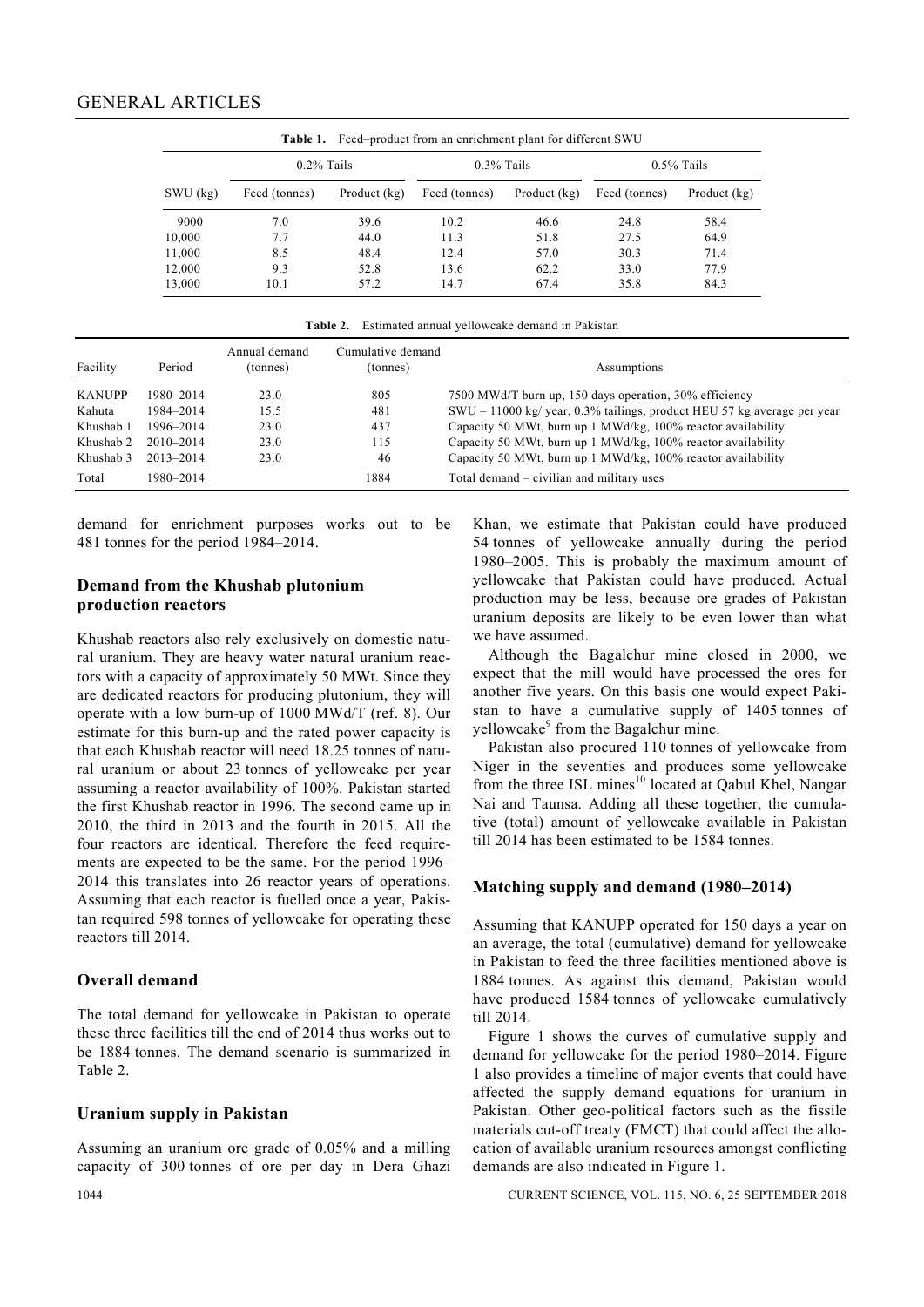

Figure 1. Cumulative uranium supply and demand scenario in Pakistan (1980–2014).

 We can see from Figure 1 that there is a steady supply of yellowcake between 1980 and 2005, after which the supply curve reaches a plateau. An inflexion in the curve in 2005 depicts this. This is due to the closure of the Bagalchur uranium mine in 2000 and the end of milling operations at Dera Ghazi Khan in 2005.

 There is an inflexion in the demand curve in 1996, which is the start of the operation of the first Khushab reactor. Between 1996 and 2005, Pakistan required about 40 tonnes of yellowcake annually for its weapons programmes, which was met by domestic supply. The figure also clearly shows that from 2010, the cumulative demand curve overtakes the cumulative supply curve creating a supply crunch. The problems in uranium supply began in 2005 and became severe from 2010.

 It is quite likely that this emerging supply constraint was anticipated by Pakistani decision makers. One would therefore expect them to take steps to minimize the impact of these shortages on their key weapons programmes. The allocation of available yellowcake amongst the three programmes therefore becomes a critical factor in the determination of the arsenal size.

#### **KANUPP – high priority demand**

The production of electricity in a power short economy will obviously be a very high priority. The KANUPP civilian reactor would have needed 805 tonnes of yellowcake for its continuing operations till the end of 2014. After taking it out as a high priority need Pakistan would have been left with 780 tonnes of yellowcake for use in its weapons programme.

#### CURRENT SCIENCE, VOL. 115, NO. 6, 25 SEPTEMBER 2018 1045

## *Choice between HEU and plutonium*

The available yellowcake after taking out the demand from the civilian KANUPP electricity producing reactor had to be distributed between the production of HEU and plutonium.

 The enrichment programme is older and started in 1984. Since Pakistan has only tested HEU weapons, the production of HEU to build up an arsenal would have been a high priority activity for quite some time. Till the start of the first Khushab reactor in 1996, it would have remained the only major demand. It would have continued to be important after the 1998 tests also, since HEU would be needed for building an arsenal. However since enough yellowcake is available to feed both the enrichment facility as well as the single operational Khushab reactor, one would expect that the demands of both would be met from the yellowcake inventory $11$ .

 The Kargil crisis, Operation Parakaram and India's Cold Start Doctrine would have forced a rethink amongst Pakistan's strategic thinkers on the role of nuclear weapons in the prevention and deterrence of war. The need for developing plutonium-based tactical weapons would have become a major priority. The discussions on the Fissile Material Cut-off Treaty in Geneva that became more prominent after 2005 may have also had a role in Pakistan's decision to increase development focus on plutonium weapons. The decision on the second Khushab reactor followed by the setting up of a third and fourth reactors provides concrete evidence of this shift in focus. We can presume that the priority shifted from HEU and Kahuta decisively towards plutonium and the Khushab reactors around 2005. This would imply a token allocation of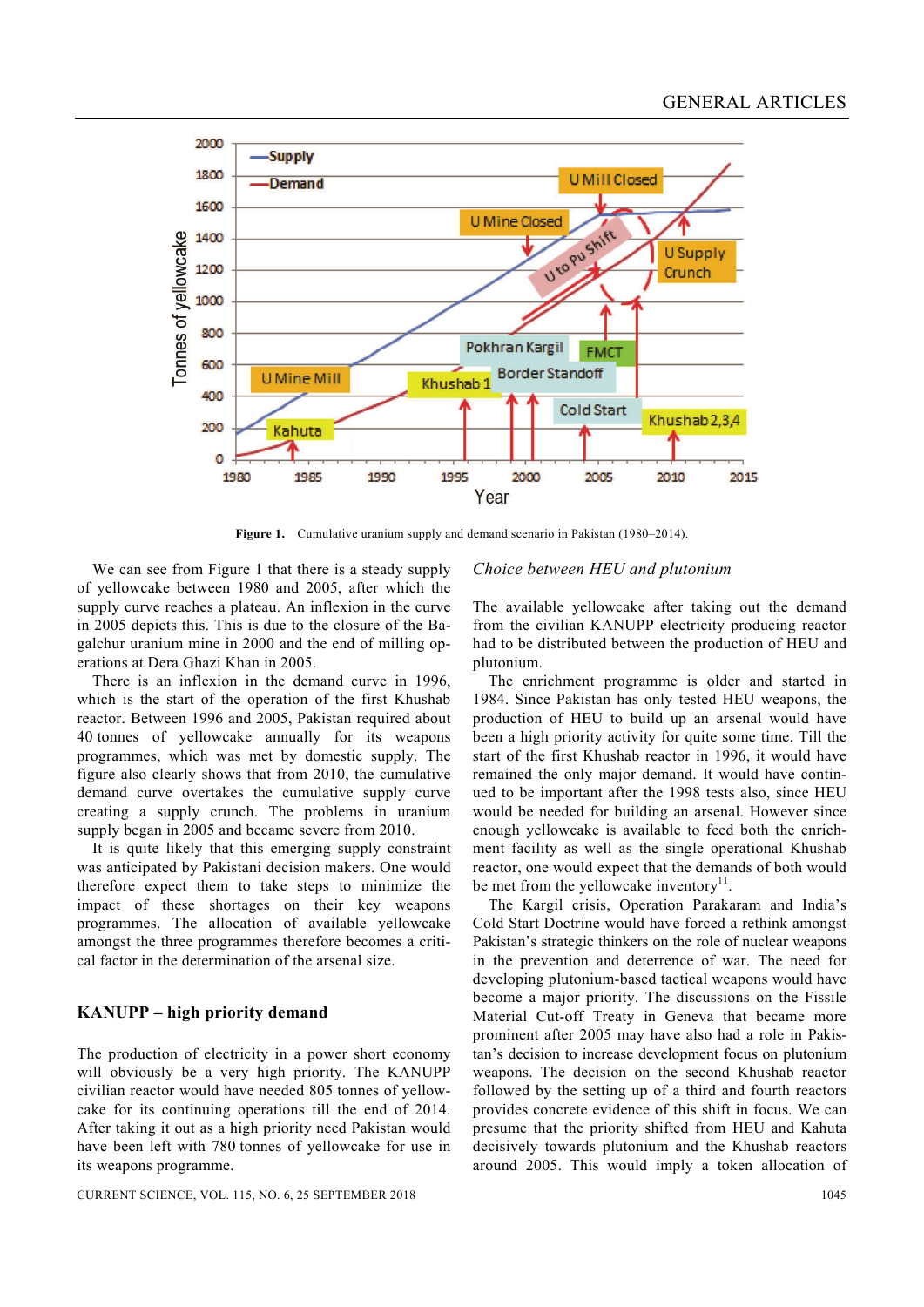#### GENERAL ARTICLES



**Figure 2.** Distribution of yellowcake for HEU and plutonium production.

yellowcake to keep the Kahuta enrichment facilities ticking 2005 onwards with the bulk of yellowcake resources conserved or used for plutonium production. Figure 2 reflects the distribution of the yellowcake resources available for the weapons programme based on this revised allocation of priorities.

 Figure 2 makes it clear that after the concurrent operation of the Khushab 1 and Khushab 2 reactors for 2010 and 2011, Pakistan would have again faced a uranium supply side crunch by 2012.

 From 2012 onwards even after the setting up of the fourth Khushab reactor in 2015, Pakistan would only have had sufficient Uranium supplies to feed one of the Khushab reactors every two to three years. Any estimates of arsenal size would have to take into account this shift in priorities from HEU to Plutonium, as well as the possibility, that Pakistan would have a serious shortage of uranium yellowcake to feed its growing demands for nuclear weapons.

#### **Pakistan's stockpile of HEU and WgPu**

If we take the scenario outlined in Figure 2, where enrichment was carried out continuously from 1984 to 2005 and stopped thereafter, the amount of HEU in Pakistan amounts to 1254 kg. Since under this scenario, no significant quantities of yellowcake would be made available for enrichment after 2005, this would be the total stock of HEU available with Pakistan for production of nuclear weapons.

 Assuming a cooling period of two years for the spent fuel from the Khushab reactors, it can be estimated that Khushab 1 would have produced 15.5 kg of WgPu annually from 1998. This reactor would have continued to operate on a continuous basis till 2011.

 The second Khushab reactor became operational in 2010 and would have operated concurrently with the Khushab 1 reactor in 2010 and 2011. The fuel from this reactor too would have become available in 2012 and 2013 after a cooling of period of two years.

 By 2012, the available supply of yellowcake was not enough to fuel even one of the Khushab reactors. One would have to wait till 2014 for enough fuel to accumulate before one of the four Khushab reactors could be operated. It is likely that the plutonium from one reactor would become available to the weapons programme before our cut-off date of 2014 for estimation of the arsenal size.

 According to this scenario Pakistan could have accumulated 295 kg of weapon grade plutonium from all the Khushab reactors by 2014. This estimate represents the amount of weapons-grade plutonium present in the spent nuclear fuel and not the actual amount of weapons grade plutonium available after reprocessing. If we assume a reprocessing and recovery efficiency of 70% (ref. 12) for the irradiated fuel from the reactors, the estimated amount of plutonium for the period 1996–2014, would be 206 kg.

 Based on this assessment we estimate that the amount of HEU available with Pakistan at the end of 2014 is 1254 kg. The amount of weapon grade plutonium that Pakistan possessed as of 2014 end is estimated to be 206 kg.

#### **Pakistan's nuclear arsenal**

Table 3 provides estimates of the arsenal size as of end 2014. Here we have considered the scenario where both enrichment and plutonium production operations progressed till 2010 leading to an accumulation of 1482 kg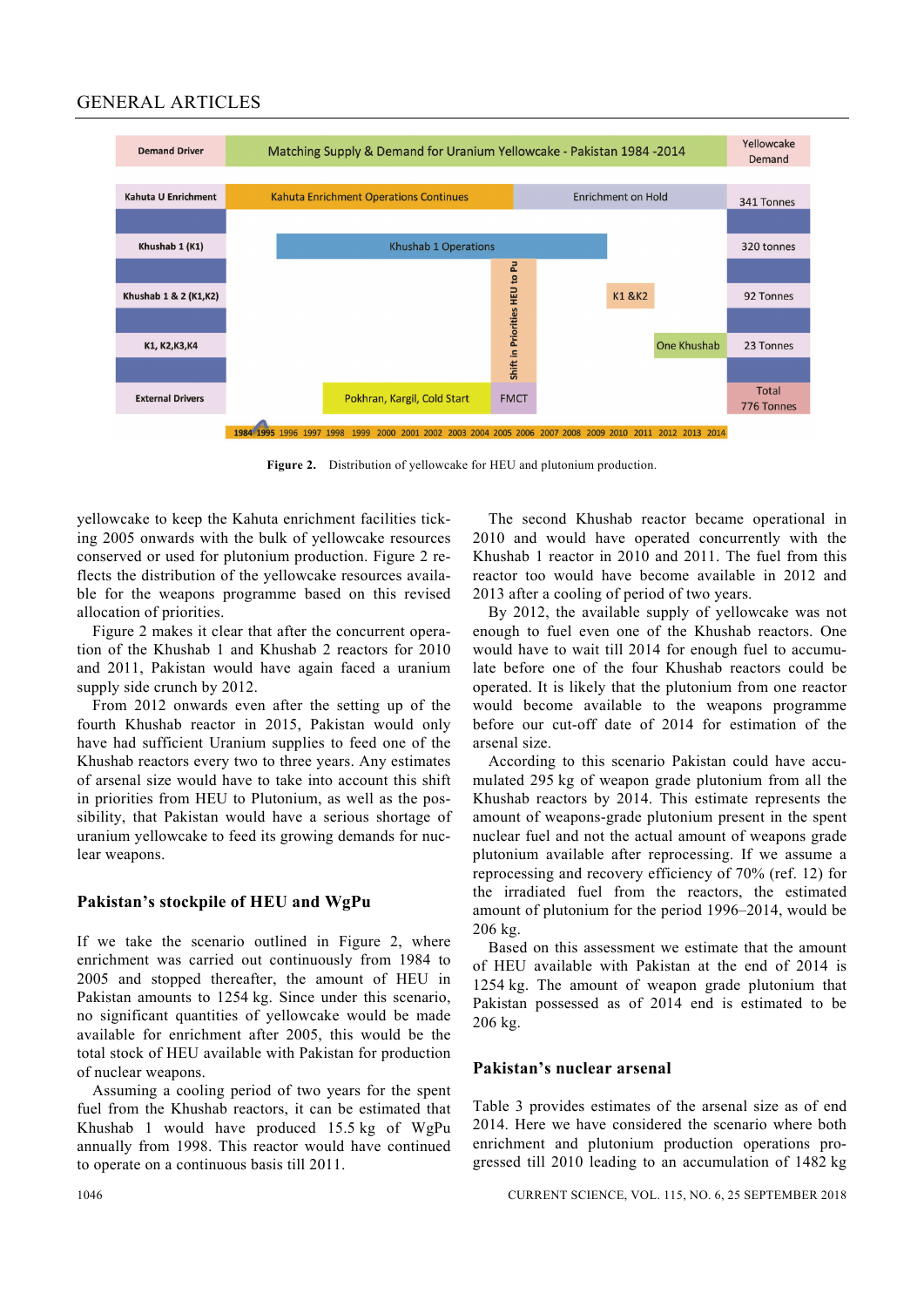| <b>Table 3.</b> Estimates of nuclear weapons in Pakistan |                  |                                  |                   |                 |                            |  |  |  |  |
|----------------------------------------------------------|------------------|----------------------------------|-------------------|-----------------|----------------------------|--|--|--|--|
|                                                          | HEU weapons      |                                  | Plutonium weapons |                 |                            |  |  |  |  |
|                                                          | 18 kg per weapon | 12 kg per weapon 6 kg per Weapon |                   | 4 kg per weapon | Total weapons              |  |  |  |  |
| This paper $(2014)$<br>Kristensen (2014)                 | 78<br>172        | 104<br>258                       | 34<br>32          | 52<br>48        | $112 - 156$<br>$204 - 306$ |  |  |  |  |

of HEU and 154 kg of weapon grade plutonium. The nonavailability of yellowcake beyond 2010 makes it imperative that these estimates of nuclear weapons are valid as of 2014. The HEU arsenal is based on the use of 12– 18 kg of HEU per weapon. The plutonium arsenal is based on the use of 4–6 kg of plutonium per weapon. These are the same range of values as used by Kristensen and Norris $13$  in their assessment of Pakistan's nuclear arsenal. Table 3 provides their estimates as well to facilitate easy comparisons $^{14}$ .

 As we can see from Table 3 our estimates are significantly lower than those provided by Kristensen and Norris $^{13}$ . We believe that because of uranium shortages, Pakistan's nuclear arsenal has reached a plateau and can only grow very slowly. Any alternative explanation for an increased arsenal size should provide a satisfactory and consistent explanation for uranium sourcing by Pakistan.

 If we were to go with the scenario described in Figure 2, where the enrichment process is put on hold in 2005, the HEU arsenal size will be even smaller without significant increase in the number of plutonium weapons. With 1254 kg of HEU and 206 kg of weapon grade plutonium, Pakistan could have a total of 104 to 156 weapons of both kinds.

 It is evident that if Pakistan wants to increase its arsenal; it makes more sense for Pakistan to go for HEU weapons especially when there is a uranium constraint. For tactical use, it may still need to miniaturize and therefore a plutonium base for nuclear weapons may also be needed. In spite of this logic, one has to question the credibility as to why Pakistan chose to build and operate four Khushab reactors to feed its nuclear weapons programme.

#### **Implications**

(i) The available evidence suggests that Pakistan has severe uranium constraints and could not have pursued both the HEU and the plutonium routes as vigorously as is generally believed.

 (ii) In a business-as-usual scenario, the constraint appears to have become serious in year 2010. It is likely that Pakistani decision-makers would have become aware of this emerging shortage and acted to minimize its impact on the weapons programme. The Kargil crisis, Operation Parakram, India's Cold Start Doctrine and negotiations in Geneva on the FMCT would have also

CURRENT SCIENCE, VOL. 115, NO. 6, 25 SEPTEMBER 2018 1047

forced Pakistan to review its nuclear weapons programme. It is most likely that under these circumstances there was a shift in focus from HEU weapons to plutonium-based weapons. This would have entailed a reduction in the production of HEU and an increase in the production of plutonium around 2006.

 (iii) In our assessment, Pakistan would have accumulated 1254 kg of HEU by the end of 2014. The corresponding IPFM estimate for HEU in Pakistan is 2700 kg by the end of 2014.

 (iv) Correspondingly, the available Pu in spent fuel is estimated to be 295 kg. After taking into account the reprocessing efficiency (70%), our estimate of weapon grade plutonium works out to be 206 kg. According to Feiveson *et al.*<sup>15</sup>, as of the end of 2012, Pakistan could have produced 100–200 kg of weapon grade plutonium. IPFM estimates that by the end of 2014, Pakistan would have accumulated 190 kg of WgPu.

 (v) It is possible that Pakistan may be operating the enrichment facility to stockpile low enriched uranium (LEU 20%), for quick conversion to HEU at a later stage. If this were so, the HEU amounts in Pakistan would be even less than what we have estimated and therefore the arsenal would be even smaller.

 (vi) The IPFM report of 2008 mentions the possibility of Pakistan's enrichment programme facing the brunt of shortages when the Khushab reactors go online. To quote $^{16}$ :

'Pakistan's annual HEU production capacity is constrained, however, by its limited domestic production of natural uranium (currently about 40 tonnes per year) and the need to also fuel its Khushab plutonium production reactor, which requires about 13 tonnes per year. This natural uranium constraint will become more significant when the second and third production reactors at Khushab come online. The three reactors will then require virtually all of the natural uranium that Pakistan produces.' These constraints are, however, not reflected in the subsequent estimates of fissile materials in Pakistan.

(vii) We estimate that Pakistan could at best have a total of between 112 and 156 nuclear weapons. Of this, about 78–104 would be HEU weapons and 34–52 would be plutonium weapons. This estimate is significantly lower than the estimates available in public domain.